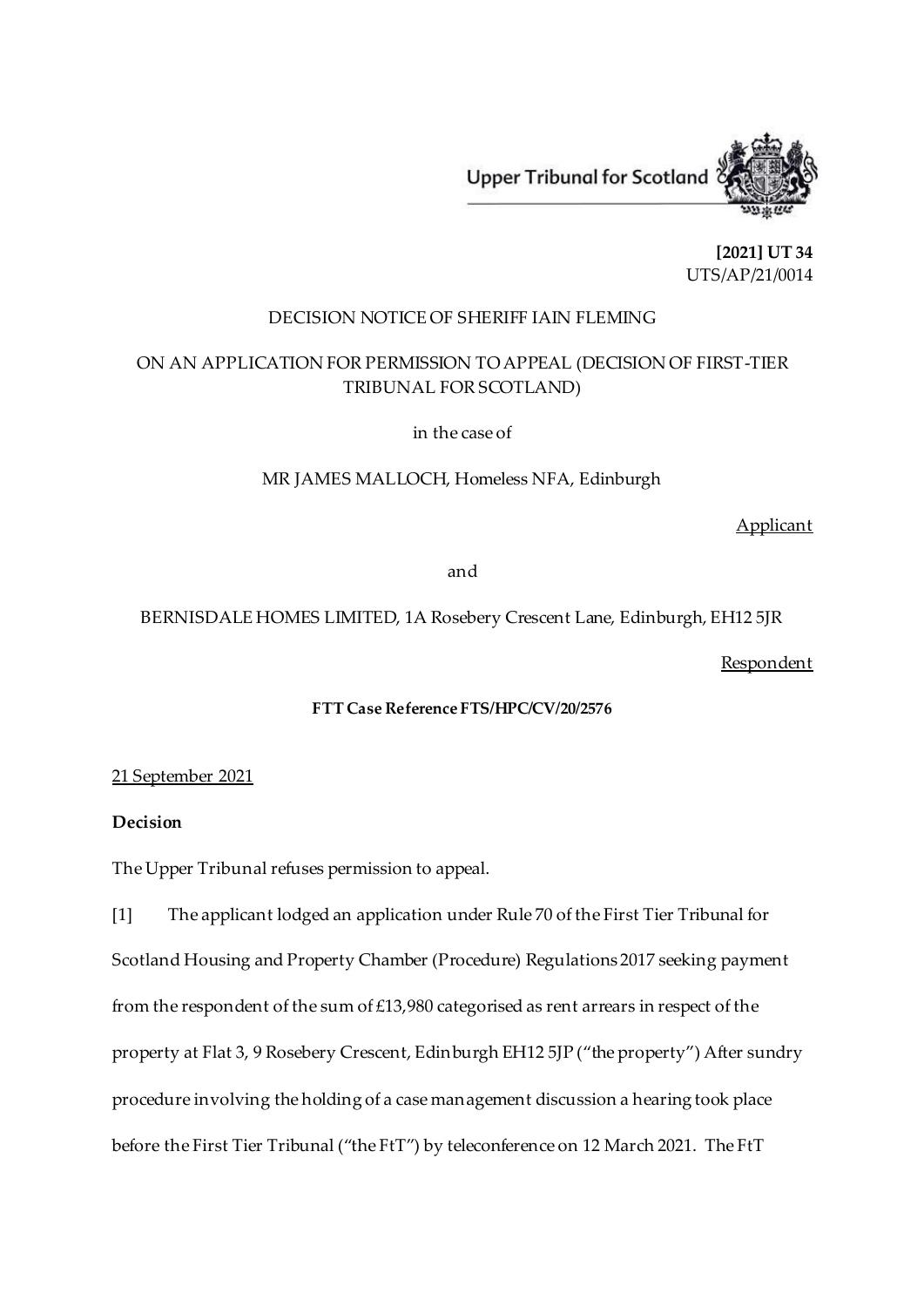heard evidence and legal submissions before making findings in fact and issuing its decision. The FtT has the function of deciding facts and thereafter deciding legal rights by reference to the established facts. The decision-making process is limited to the powers and jurisdiction conferred on the FtT, the underlying law which it must apply, and the facts as it has found them.

[2] Having considered evidence and submissions the FtT issued a written decision dated 12 March 2021 which was adverse to the interests of the respondent and within which it indicated that the background to the action could only be fully understood by making reference to previous tribunal application hearings both before the FtT and the Upper Tribunal which featured the same parties.

[3] The respondent sought permission from the FtT to appeal against its decision of 12 March 2021. He set out two grounds of appeal. On 27 April 2021 the FtT refused permission to appeal upon the basis that neither ground of appeal raised a point of law. [4] In terms of an application dated 27 May 2021 the respondent has now lodged a notice of appeal against the decision of the FtT. In terms thereof respondent now seeks to propose three grounds of appeal and refers to section 46(2)(b) of the Tribunals (Scotland) Act 2014. The respondent is seeking to introduce a third ground of appeal, which ground was not before the FtT at the point at which the FtT was considering whether to grant permission to appeal its decision of 12 March 2021. The respondent relies on the decision of *Advocate General for Scotland* v *Murray Group Holdings Ltd* 2016 S.C.201 wherein it is stated, he submits, that it is competent for a court to entertain a ground of appeal which has not been argue before the FtT.

[5] Since there is an issue of competence I deal with that firstly. There is now a ground of appeal which was not before the FtT and which has now been introduced by the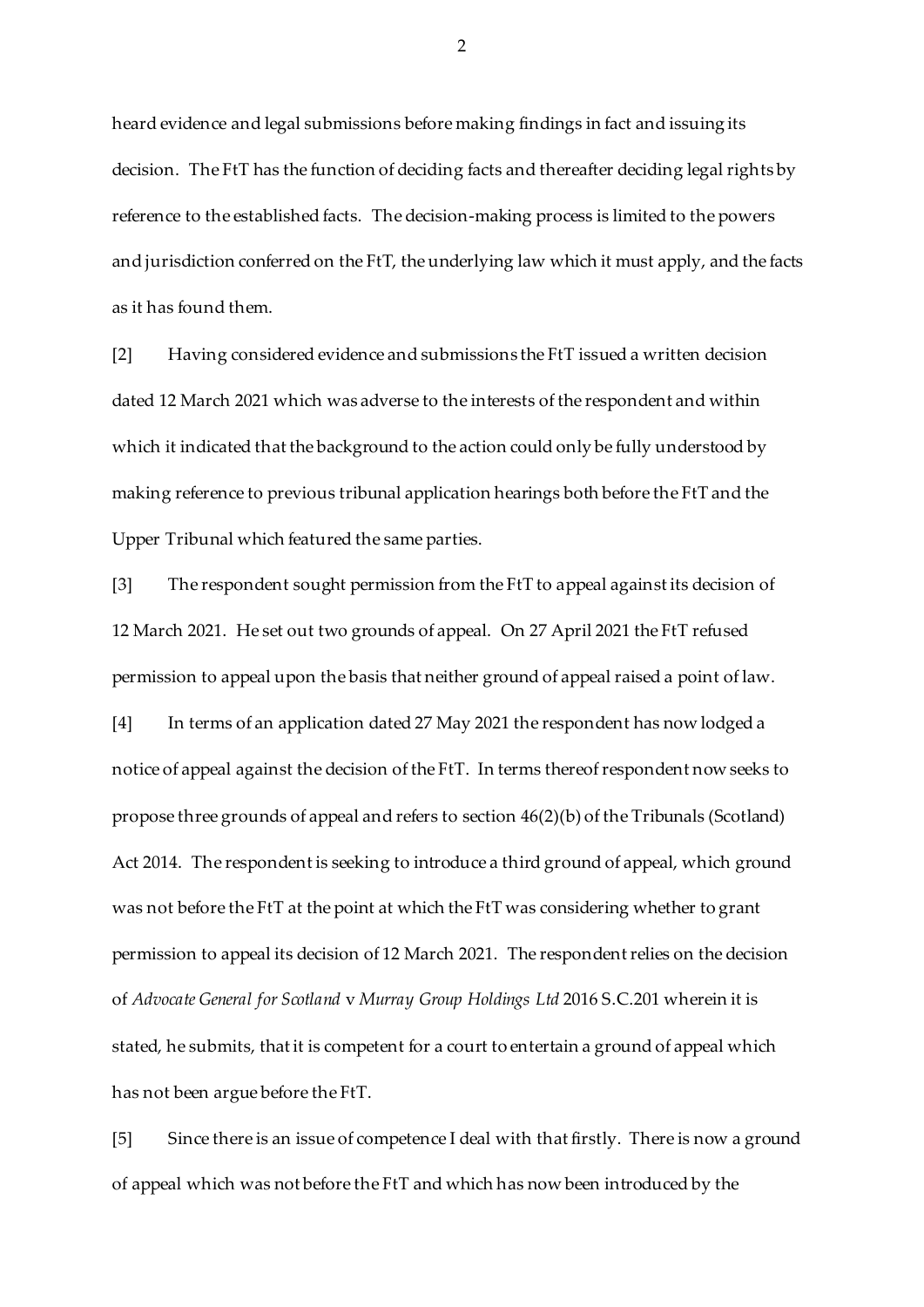respondent for the first time. Ground of appeal numbered three (the new ground) challenges the entitlement of the FtT to make a finding in fact made contained within paragraph 8 of its decision. The submission is that the FtT made this finding in fact without a basis in evidence. I have not had the benefit of submissions from a contradictor in this case to allow the point of competence to be fully considered and decided. To assist parties I have canvassed within this opinion certain factors which will require to be considered.

[6] An application by the respondent containing two grounds of appeal seeking permission to appeal the decision of the FtT of 12 March 2021 was submitted timeously by him. The respondent now seeks to introduce a further ground of appeal. He relies upon paragraph 39 of the decision in *Advocate General for Scotland* v *Murray Group Holdings Ltd* 2016 S.C. 201 at paragraph 39

"[39] We are of opinion that in a statutory appeal of this nature it is competent for the court to entertain a ground of appeal that has not been argued in the First-tier or Upper Tribunals, although it should be slow to do so in any case where additional findings of fact are required, and should not do so if unfairness results."

That third ground of appeal has not been considered by the FtT. An application for permission to appeal required to be brought before the FtT within a period of 30 days on which either the decision appealed against was sent to the appellant ( I have designed him as the respondent in this decision) or the Statement of Reasons for the decision was sent to the appellant (Rule 2(3) of the Scottish Tribunals (Time Limits) Regulations 2016.) The 30 day period in respect of each has expired. If that permission is refused then permission to appeal can be sought from the Upper Tribunal. No such permission has been specifically sought. There are various procedural safeguards in relation to determining upon such applications.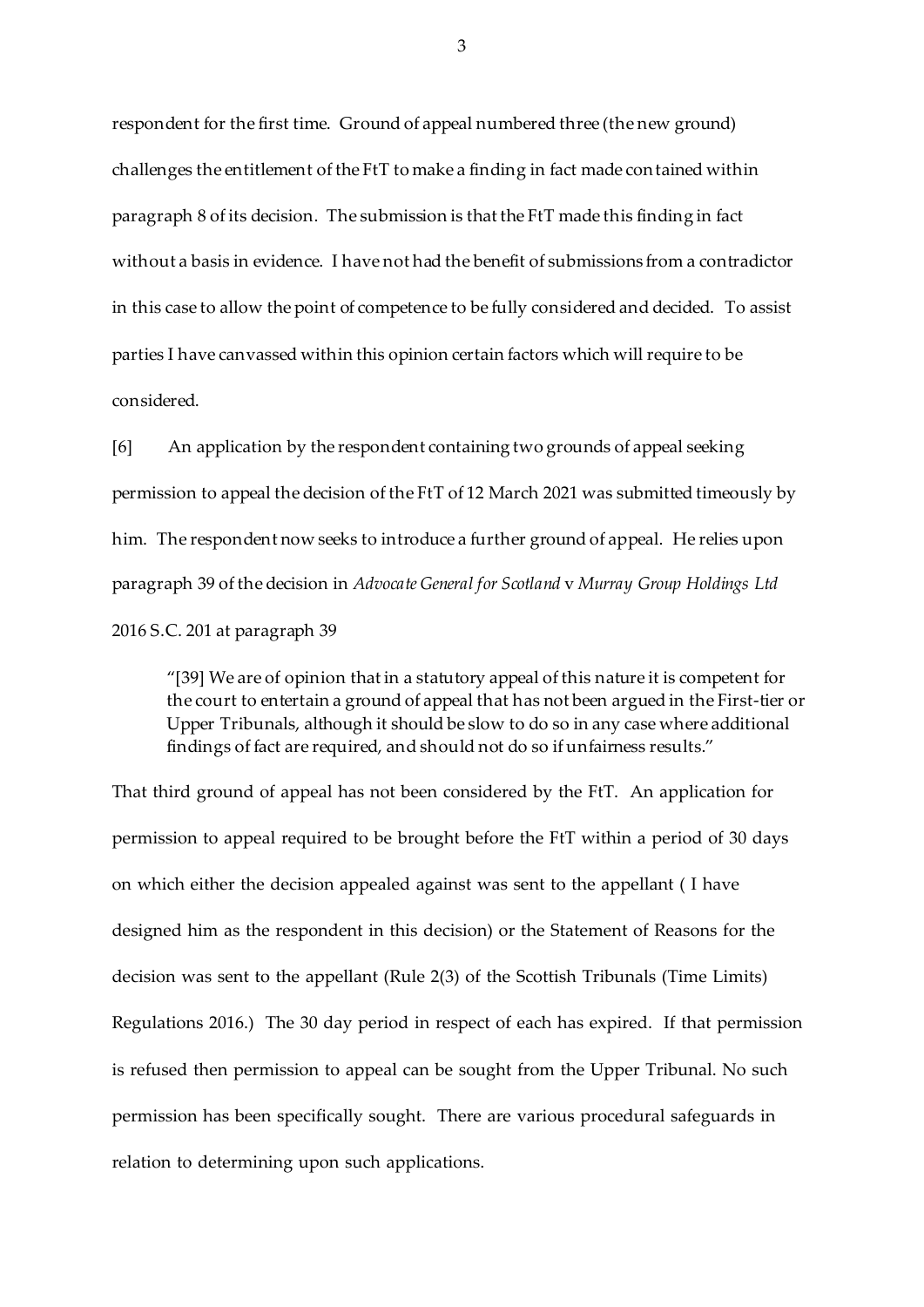[7] Rule 3 of The Upper Tribunal for Scotland (Rules of Procedure) Regulations 2016 ("the Rules") provides for the procedural requirements for an appeal to the Upper Tribunal from the FtT. A notice of appeal is required, identifying the decision of the FtT and the errors of law in the decision – Rule 3(2). That notice must be produced together with the permission of the FtT to appeal or notice of the refusal of such permission – Rule 3(3)(c). Thus, if permission to appeal is sought from the Upper Tribunal, the FtT will require to have refused permission – Rule 3(6). For an appeal to proceed before the Upper Tribunal either the FtT grants permission to appeal, or if it refuses such permission, the Upper Tribunal will have granted permission to appeal.

[8] I recognise that Rule 7 of the Rules allows the Upper Tribunal to regulate its own procedure. The Upper Tribunal would require to be addressed on whether application of that Rule will allow for a ground of appeal in respect of which the FtT has not made any decision (because it was not before it) to be introduced and thereafter to be considered by the Upper Tribunal. There are specific Rules which govern the procedure adopted by the respondent in this case. In effect the procedure adopted in relation to the third ground, whether consciously or unconsciously, seeks to circumvent the FtT.

[9] However, having regard to the terms of Rule 3 it does appear that there is nothing which specifically prohibits the course which the respondent has taken. In addition the court in *Advocate General for Scotland* v *Murray Group Holdings* approved the decision of Sedley LJ in *Miskovic and anr* v *Secretary of State or Work in Pensions,* [2011] EWCA Civ 16*;* [2011] 2 CMLR 20 (para 124), where he referred to a number of earlier cases on the point:

> "None of these cases sets out a golden rule for the admission of new issues on appeal, but all proceed on the assumption that there is no jurisdictional bar to their being entertained in proper cases. It is an assumption which in my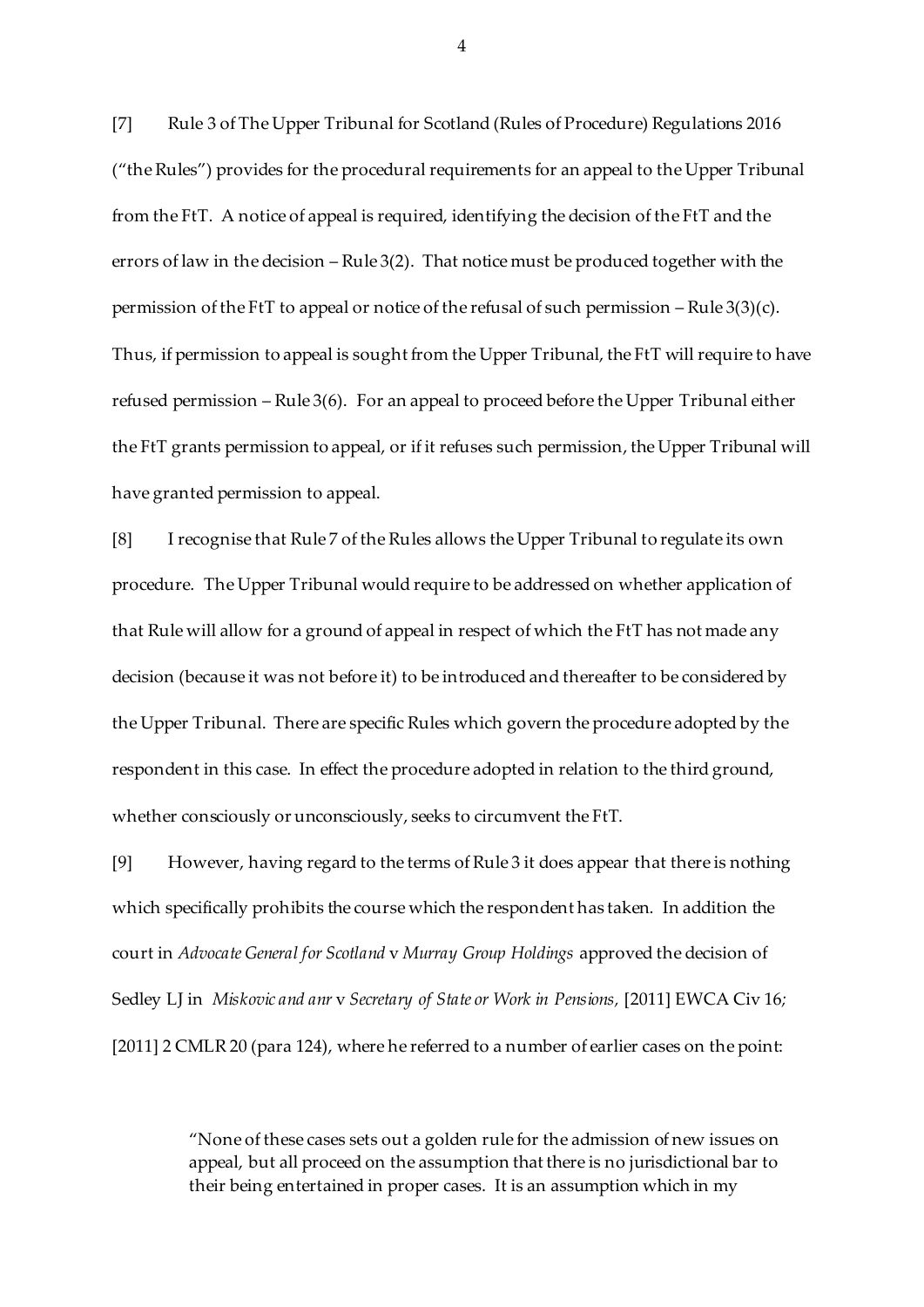judgment can be made good on a simple constitutional basis. The Court of Appeal exists, like every court, to do justice according to law. If justice both requires a new point of law to be entertained and permits this to be done without unfairness, the court can and should entertain it unless forbidden to do so by statute"

In addition within the Rules there is no prohibition on amendment of grounds of appeal at a late stage. It may be if the respondent wishes this aspect of his application for permission to appeal to proceed he will require to make an application to amend, to intimate that application to the applicant, and to make application for the third ground to be considered late, but that is a matter for him. I express no concluded view thereon. At present I assume, for the purpose of this matter only, but do not decide, that the new ground of appeal is competently before the Upper Tribunal. If the issue of competence becomes relevant to the progress of this appeal the Upper Tribunal would benefit from being addressed on the particular issue.

[10] The purpose of the Upper Tribunal is to hear and decide appeals from decisions of the FtT. An appeal may only be on a point of law (section 46 of the Tribunals (Scotland) Act 2014.) The Inner House of the Court of Session in the case of *Advocate General for Scotland* v *Murray Group Holdings Ltd* (2015) C.S.I.H. 77 identified four different categories of case covered by the concept of an appeal upon a point of law. These are (i) an error of general law, the contents of its rules; (ii) an error in the application of the law to the facts; (iii) making findings in fact without a basis in the evidence; and (iv) taking a wrong approach to the case by, for example, asking the wrong questions or taking account of manifestly irrelevant considerations, or by arriving at a decision no reasonable tribunal could properly reach. The statutory function of the Upper Tribunal is a limited one to correct errors of law.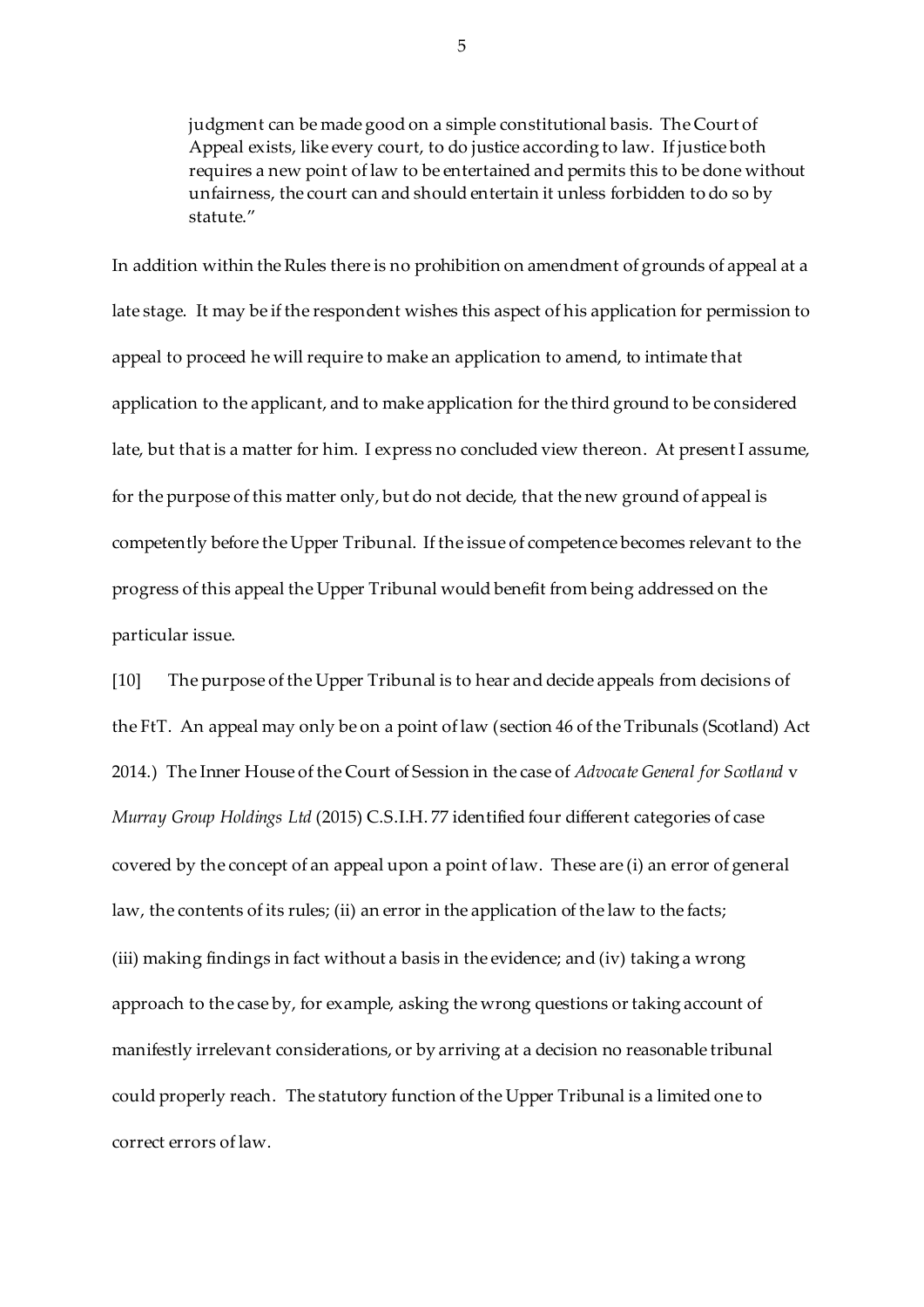[11] Ground 1 of the respondent's application for permission to appeal concerns the question of whether the tenancy dated 8 December 2017 was a Short Assured Tenancy or a Private Residential Tenancy. It is claimed by the respondent in a written submission that if the relevant tenancy is a Private Residential Tenancy, then the consequential question is whether one of the requirements within the parties' tenancy agreement is prohibited under section 89 of the Rent Act 1984. The FtT refused permission to appeal upon the basis that this ground of appeal raises no point of law. The written decision of the FtT at paragraphs 63 to 69 addresses the argument. It refers to previous FtT and Upper Tribunal decisions involving the applicant and the respondent whereby the application of section 89 in the previous case was considered. The FtT in the current case considered the reasons given by the previous FtT and the previous Upper Tribunal. After consideration of the particular facts in this case, the FtT confirmed that in its opinion, having considered the factual position, the type of tenancy is not a factor which would have made any difference to its decision.

[12] Relevant to the respondent's argument referable to the application of section 89 is an issue about whether a clause in the tenancy agreement stating that rent was payable 12 months in advance was a requirement which had been imposed as a condition of renewal of lease. In considering the issue the FtT considered a chain of emails between the applicant and the respondent. It concluded that there was no evidence of there being a requirement on the respondent to pay 12 months' rent "up front" as a condition of the grant (FtT decision paragraph 71), renewal or continuance of the tenancy. Having so concluded the FtT followed the earlier Upper Tribunal authority; namely that the type of tenancy is not relevant to the decision in this case and on the established facts section 89 of the Rent Act 1984 does not apply. Since it is the case that the matter would appear to have been judicially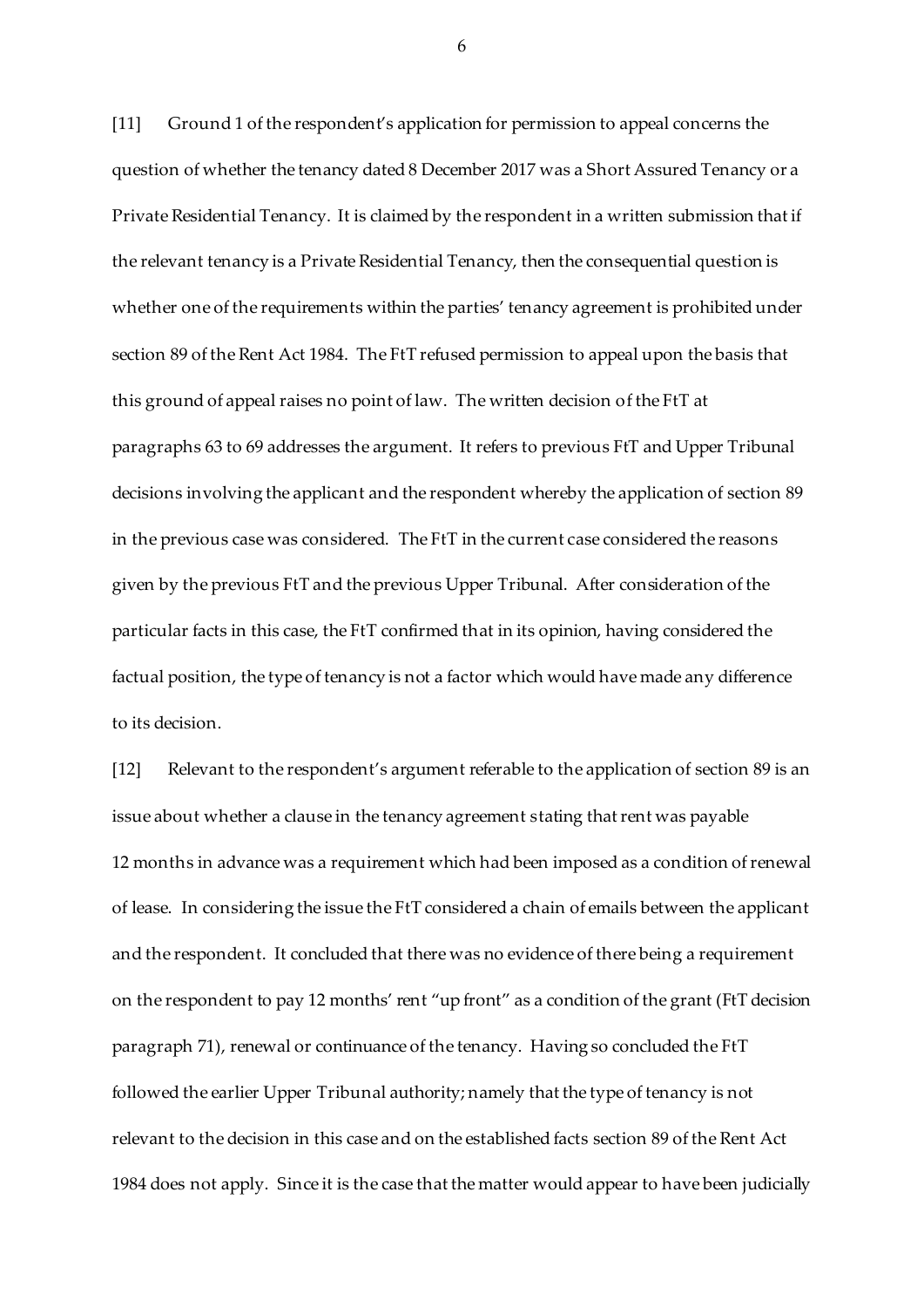determined and the FtT has made a decision which on the evidence it was entitled to make, no point of law is raised. The FtT requires to apply the law as earlier decided.

[13] The second ground of appeal is constituted by a contention by the respondent that the FtT made an error in the application of the law to the facts and took a wrong approach by asking the wrong questions. From consideration of this ground of appeal it is apparent that what is at issue is the interpretation of the evidence by the FtT. The FtT produced a decision which contained 16 findings in fact. These were findings the FtT was entitled to make. The interpretation of the productions and consideration of the parole evidence is a matter for the FtT to decide.

[14] The respondent seeks to bring the decision of the FtT within the ambit of the decision in *Advocate General for Scotland v Murray Group Holdings Ltd* by asserting that the FtT *"*made an error in the application of the law to the facts and took a wrong approach to the case by asking the wrong questions*.* (paragraph 45*).* The assessment of the evidence is a matter for the FtT. There is no basis within the respondent's written application for the assertion that the FtT asked itself the wrong question. The Upper Tribunal will only interfere if there has been an error in law. No point of law has been identified. The decision and the interpretation which it took was one which was entirely within the legitimate discretion of the FtT to take and no point of law has been raised.

[15] The third ground of appeal relates to the entitlement of the FtT to make finding in fact 8. There was a sufficiency of evidence to entitle the FtT to make the finding. One of the criticisms made by the respondent which is referred to within paragraph 68 of his application is as follows; "the tribunal appear to have treated some of the submissions made by David Alexander (a witness) in his oral witness evidence as evidence of fact." The FtT is required to assess the evidence of each witness. It clearly did so. There is nothing to